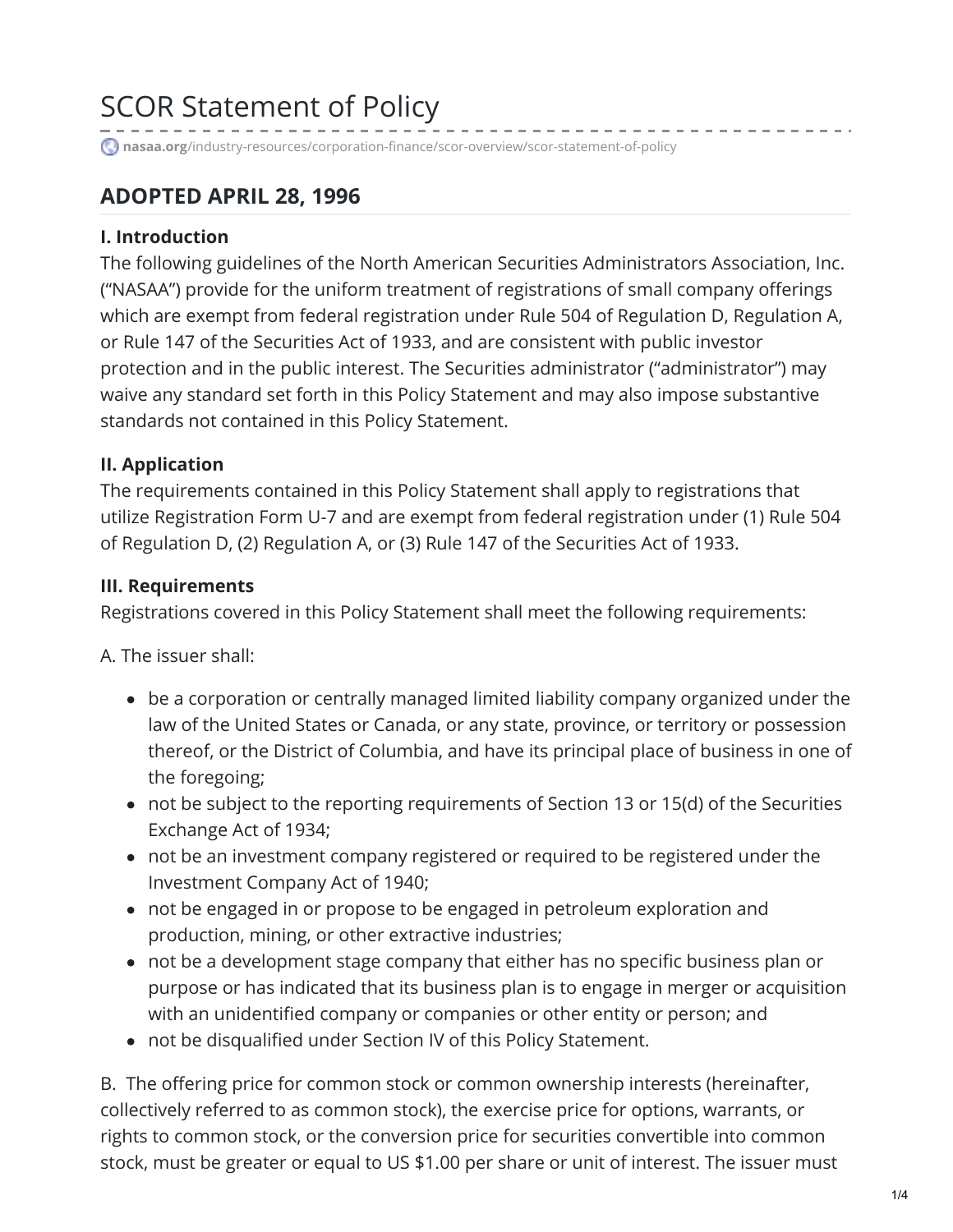agree with the Administrator that is will not split its common stock, or declare a stock dividend for two years after the effective date of the registration if such action has the effect of lowering the price below US \$1.00.

C. Commissions, fees, or other remuneration for soliciting any prospective purchaser in connection with the offering in the state are only paid to persons who, if required to be registered or licensed, the issuer believes, and has reason to believe, are appropriately registered or licensed in the state.

D. Financial statements shall be prepared in accordance with either US or Canadian generally accepted accounting principles. If appropriate, a reconciliation note should be provided. If the Company has not conducted significant operations, statements of receipts and disbursements shall be included in lieu of statements of income. Interim financial statements may be unaudited. All other financial statements shall be audited by independent certified public accountants, provided, however, that if each of the following four conditions are met, such financial statements in lieu of being audited may be reviewed by independent certified public accountants in accordance with the Accounting and Review Service Standards promulgated by the American Institute of Certified Public Accountants or the Canadian equivalent;

- the Company shall not have previously sold securities through an offering involving the general solicitation of prospective investors by means of advertising, mass mailing, public meetings, "cold call" telephone solicitation, or any other method directed toward the public;
- the Company has not been previously required under federal, state, provincial or territorial securities laws to provide audited financial statements in connection with any sale of its securities;
- the aggregate amount of all previous sales of securities by the Company (exclusive of debt financing with banks and similar commercial lenders) shall not exceed US \$1,000,000; and
- the amount of the present offering does not exceed US \$1,000,000.

E. The offering shall be made in compliance with Rule 504 of Regulation D, Regulation A, or Rule 147 of the Securities Act of 1933.

F. The issuer shall comply with the General Instructions to SCOR in Part I of the NASAA SCOR Issuer's Manual.

### **IV. Disqualification's**

A. Unless the Administrator determines that it is not necessary under the circumstances that the disqualification under this section be applied, application for registrations referred to in Section II shall be denied if the issuer, any of its officers, directors, ten percent or greater stockholders, promoters, or selling agents or, any officer, director or partner of any selling agent: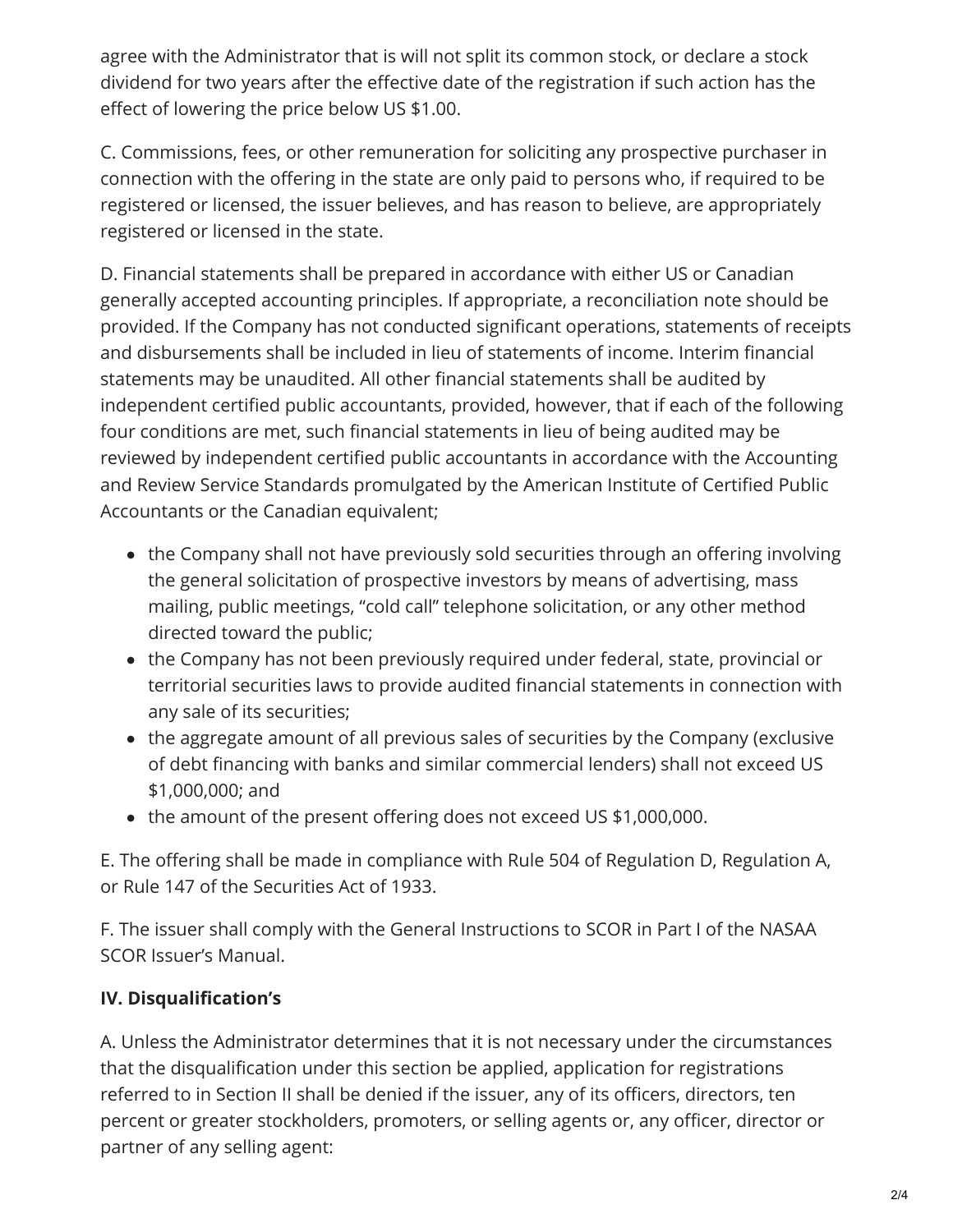- has filed an application for registration which is subject to a currently effective stop order entered pursuant to any state or provincial securities laws within five years prior to the filing of the registration statement;
- has been convicted, within five years prior to the filing of the current application for registration, of any felony involving fraud or deceit, including, but not limited to, forgery, embezzlement, obtaining money under false pretenses, larceny, or conspiracy to defraud;
- is currently subject to any state or provincial administrative enforcement order or judgment entered by that state's or province's securities administrator within five years prior to the filing of the current application for registration;
- is subject to any state or provincial administrative enforcement order or judgment in which fraud or deceit, including, but not limited to, making untrue statements of material facts and omitting to state material facts, was found, and the order or judgment was entered within five years prior to the filing of the current application for registration;
- is subject to any state or provincial administrative enforcement order or judgment which prohibits, denies, or revokes the use of any exemption from registration in connection with the offer, purchase, or sale of securities;
- is currently subject to any order, judgment, or decree of any court of competent jurisdiction that temporarily, preliminarily, or permanently restrains or enjoins such party from engaging in or continuing any conduct or practice in connection with the purchase or sale of any security, or involving the making of any false filing with the state, entered within five years prior to the filing of the registration statement; or
- has violated the law of a foreign jurisdiction governing or regulating any aspect of the business of securities or banking or, within the past five years, has been the subject of an action of a securities regulator of a foreign jurisdiction denying, revoking, or suspending the right to engage in the business of securities as a brokerdealer, agent, or investment adviser or is the subject of an action of any securities exchange or self-regulatory organization operating under the authority of the securities regulator of a foreign jurisdiction suspending or expelling such person from membership in such exchange or self-regulatory organization.

B. The prohibitions of Subsections IV.A.1. through 3., and 5. shall not apply if the person subject to the disqualification is duly registered or licensed to conduct securities related business in the state or province in which the administrative order or judgment was entered against such person, or if the broker-dealer employing such person is registered or licensed in the state and the Form B-D filed in the state discloses the order, conviction, judgment, or decree relating to such person.

C. No person disqualified shall act in any capacity other than the capacity for which the person is registered or licensed.